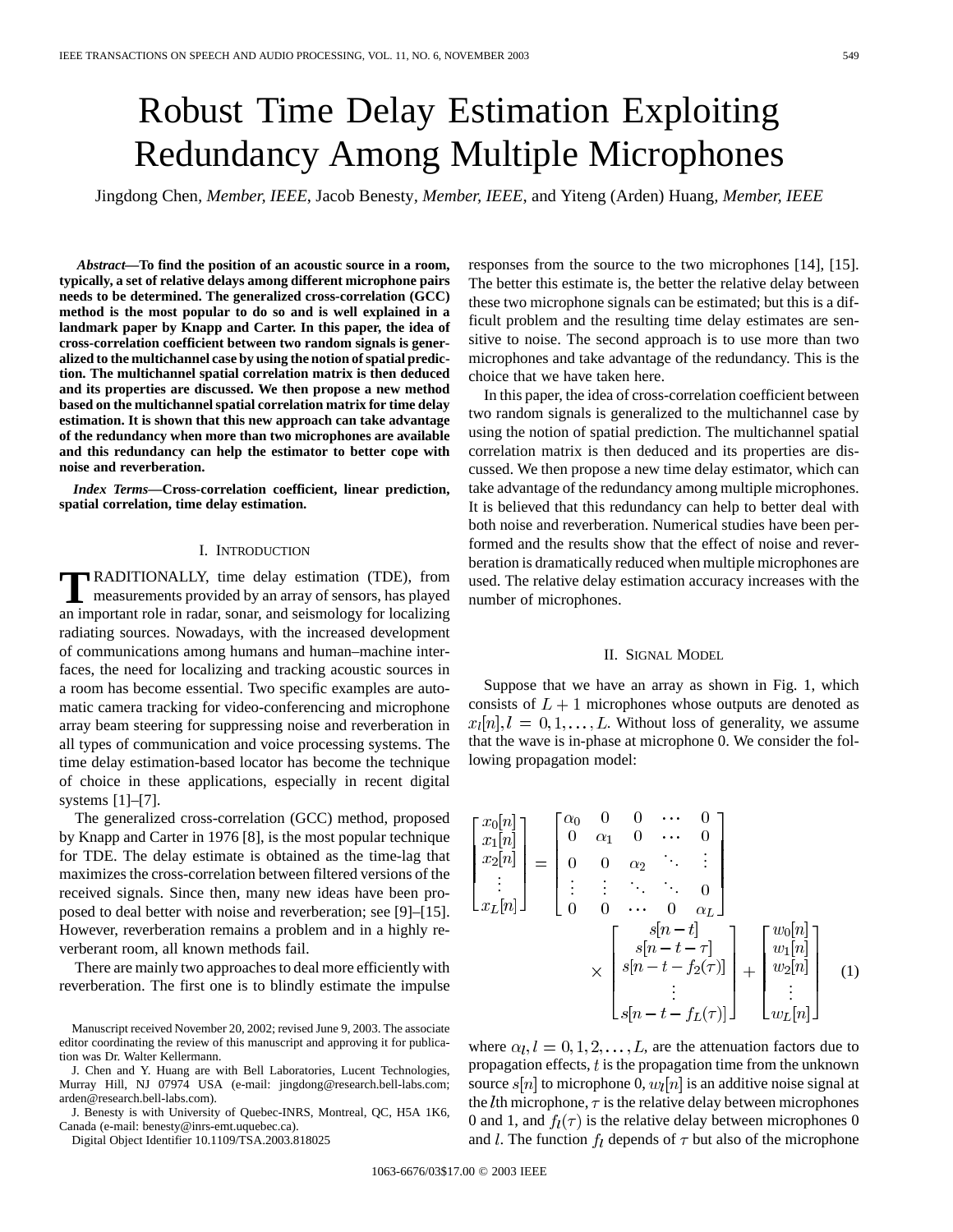



array geometry. For example, in the far-field case (plane wave propagation), for a linear equispaced array, we have

$$
f_l(\tau) = l\tau \tag{2}
$$

and for a linear nonequispaced array, we have

$$
f_l(\tau) = \frac{\sum_{i=0}^{l-1} d_i}{d_0} \tau \tag{3}
$$

where  $d_i$  is the distance between microphones i and  $i + 1$ ,  $i =$  $0, 1, 2, \ldots, L-1$ . In the near-field case,  $f_l$  depends also on the position of the source. In general  $\tau$  is not known, but the geometry of the antenna is known such that the exact mathematical relation of the relative delay between microphones 0 and l is well defined and given. It is further assumed that  $s[n]$  and  $w_l[n], l = 0, 1, 2, \ldots, L$ , are zero-mean, mutually uncorrelated, stationary Gaussian random processes.

### III. SPATIAL PREDICTION AND INTERPOLATION

The notion of spatial prediction was presented in [16] but in the simple case that makes the spatial prediction equivalent to the classical linear prediction. In this section, we generalize this idea in a way that the geometry of the array is taken into account as well as the relative delay among the elements of this array. As a result, the spatial correlation matrix has a much more general form.

#### *A. Linear Forward Spatial Prediction*

Considering the microphone 0, we would like to align successive time samples of this microphone signal with spatial samples from the L other microphone signals. It is clear that  $x_0[n]$  $f_L(\tau)$  is in-phase with the signals  $x_l[n - f_L(\tau) + f_l(\tau)], l =$  $1, 2, \ldots, L$ . From these observations, we define the following forward spatial prediction error signal:

$$
e_0[n - f_L(m)] = x_0[n - f_L(m)] - \mathbf{x}_{1:L}^T[n - f_L(m)]\mathbf{a}_m \tag{4}
$$

where  $m$  is any guessed relative delay, superscript  $T$  denotes transpose of a vector or a matrix and the first equation at the bottom of the page is the linear forward spatial predictor. Consider the criterion

$$
J_{m,0} = E\left\{e_0^2[n - f_L(m)]\right\} \tag{5}
$$

where  $E\{\cdot\}$  denotes mathematical expectation. Minimization of (5) leads to the equation

$$
\mathbf{R}_{m,1:L}\mathbf{a}_m = \mathbf{r}_{m,1:L} \tag{6}
$$

where the second equation at the bottom of the page is the spatial correlation matrix, and

$$
\mathbf{r}_{m,1:L} = E\{\mathbf{x}_{1:L}[n - f_L(m)]x_0[n - f_L(m)]\}
$$
\n
$$
= \begin{bmatrix} E\{x_1[n - f_L(m) + f_1(m)]x_0[n - f_L(m)]\} \\ E\{x_2[n - f_L(m) + f_2(m)]x_0[n - f_L(m)]\} \\ \vdots \\ E\{x_L[n]x_0[n - f_L(m)]\} \\ E\{x_1[n]x_0[n - f_1(m)]\} \\ \vdots \\ E\{x_L[n]x_0[n - f_2(m)]\} \end{bmatrix}
$$

is the spatial correlation vector. Note that the spatial correlation matrix is not Toeplitz in general, except for some particular cases.

For  $m = \tau$  and for the noise free case where  $w_l[n] = 0, l =$  $1, 2, \ldots, L$ , it can easily be checked that with our signal model, the rank of matrix  $\mathbf{R}_{\tau,1:L}$  is equal to 1. This means that the samples  $x_0[n - \tau]$  can be perfectly predicted from any of one other microphone samples. However, the noise is never zero in practice and is in general isotropic. The energy of the different noise

$$
\mathbf{x}_{1:L}[n - f_L(m)] = [x_1[n - f_L(m) + f_1(m)] \quad x_2[n - f_L(m) + f_2(m)] \quad \cdots \quad x_L[n]]^T
$$

$$
\mathbf{a}_m = [a_{m,1} \quad a_{m,2} \quad \cdots \quad a_{m,L}]^T
$$

$$
\mathbf{R}_{m,1:L} = E\left\{\mathbf{x}_{1:L}[n - f_L(m)]\mathbf{x}_{1:L}^T[n - f_L(m)]\right\}
$$
\n
$$
= \begin{bmatrix}\nE\{x_1[n - f_L(m)]x_1[n - f_L(m)]\} & E\{x_1[n - f_2(m)]x_2[n - f_1(m)]\} & \cdots & E\{x_1[n - f_L(m)]x_L[n - f_1(m)]\} \\
E\{x_2[n - f_1(m)]x_1[n - f_2(m)]\} & E\{x_2[n]\} & \cdots & E\{x_2[n - f_L(m)]x_L[n - f_2(m)]\} \\
\vdots & \vdots & \ddots & \vdots \\
E\{x_L[n - f_1(m)]x_1[n - f_L(m)]\} & E\{x_L[n - f_2(m)]x_2[n - f_L(m)]\} & \cdots & E\{\hat{x}_L^2[n]\}\n\end{bmatrix}
$$



and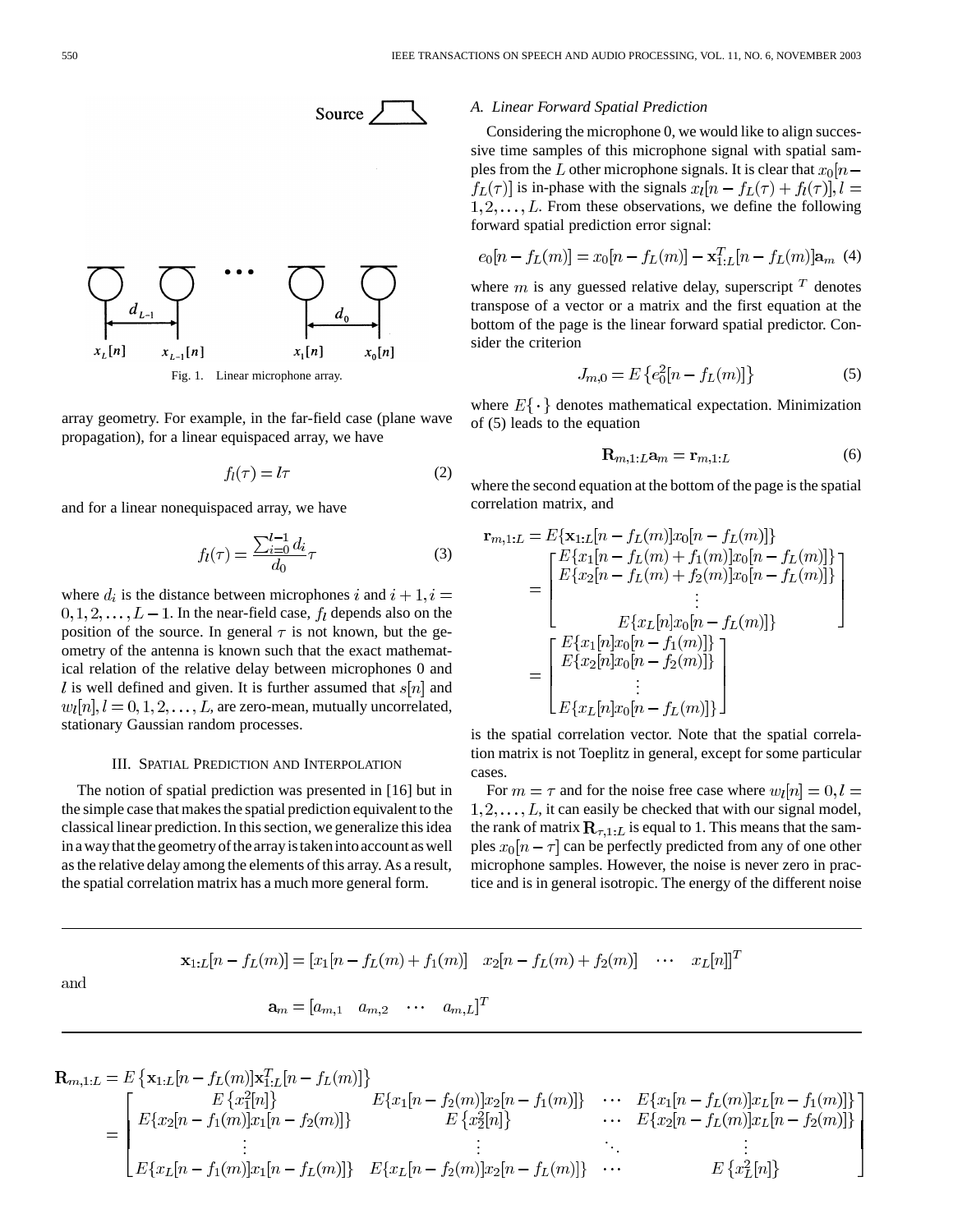signals at the microphones will be added at the main diagonal of the correlation matrix  $\mathbf{R}_{\tau,1:L}$ , will regularize it, and this matrix will become positive definite (which we suppose in the rest of this paper). A unique solution to (6) is then guaranteed whatever the number of microphones is. This solution is optimal from a Wiener theory point of view.

## *B. Linear Backward Spatial Prediction*

Considering the microphone  $L$ , we would like to align successive time samples of this microphone signal with spatial samples from the L other microphone signals. It is clear that  $x_L[n]$  is in-phase with the signals  $x_l[n-f_L(\tau)+f_l(\tau)], l=0,1,\ldots,L-$ . From these observations, we define the following backward spatial prediction error signal:

$$
e_L[n - f_L(m)] = x_L[n] - \mathbf{x}_{0:L-1}^T[n - f_L(m)]\mathbf{b}_m,\tag{7}
$$

where the first equation at the bottom of the page is the linear backward spatial predictor. Minimization of the criterion

$$
J_{m,L} = E\left\{e_L^2[n - f_L(m)]\right\}
$$
 (8)

leads to the equation

$$
\mathbf{R}_{m,0:L-1}\mathbf{b}_m = \mathbf{r}_{m,0:L-1} \tag{9}
$$

where

$$
\mathbf{R}_{m,0:L-1} = E\left\{ \mathbf{x}_{0:L-1}[n - f_L(m)]\mathbf{x}_{0:L-1}^T[n - f_L(m)] \right\}
$$
  
and  

$$
\mathbf{r}_{m,0:L-1} = E\left\{ \mathbf{x}_{0:L-1}[n - f_L(m)]x_L[n] \right\}.
$$

#### *C. Linear Spatial Interpolation*

The ideas presented for spatial prediction can easily be extended to spatial interpolation, where we consider any microphone element  $l, l = 0, 1, 2, \ldots, L$ . The spatial interpolation error signal is defined as

$$
e_l[n - f_L(m)] = -\mathbf{x}_{0:L}^T[n - f_L(m)]\mathbf{c}_{m,l} \tag{10}
$$

where the second equation at the bottom of the page with  $c_{m,l,l} = -1$ , is the spatial interpolator. The criterion associated with  $(10)$  is

$$
J_{m,l} = E\left\{e_l^2[n - f_L(m)]\right\}.
$$
 (11)

The rest flows immediately from the previous sections on prediction.

## IV. APPLICATION TO TIME DELAY ESTIMATION

In this section, we only use the forward spatial prediction idea but of course backward spatial prediction and spatial interpolation can also be used. So we consider the minimization of criterion  $J_{m,0}$  for different m.

Let  $J_{m,0;min}$  denote the minimum mean-squared error, for the value  $m$ , defined by

$$
J_{m,0;\min} = E\left\{e_{0;\min}^2[n - f_L(m)]\right\}.
$$
 (12)

If we replace  $\mathbf{a}_m$  by  $\mathbf{R}_{m,1:L}^{-1}\mathbf{r}_{m,1:L}$  in (4), we get

$$
e_{0;\min}[n - f_L(m)] = x_0[n - f_L(m)] - \mathbf{x}_{1:L}^T[n - f_L(m)]\mathbf{R}_{m,1:L}^{-1}\mathbf{r}_{m,1:L}.
$$
 (13)

We deduce that

$$
J_{m,0;\min} = E\left\{x_0^2[n - f_L(m)]\right\} - \mathbf{r}_{m,1:L}^T \mathbf{R}_{m,1:L}^{-1} \mathbf{r}_{m,1:L}.
$$
 (14)

The value of m that gives the minimum  $J_{m,0;\text{min}}$ , for different  $m$ , corresponds to the time delay between microphone 0 and 1. Mathematically, the solution to our problem is then given by

$$
\hat{\tau} = \arg\min_{m} J_{m,0;\min},\tag{15}
$$

where  $\hat{\tau}$  is an estimate of  $\tau$ .

*Particular case:* Two microphones  $(L = 1)$ . In this case, the solution is

$$
\hat{\tau} = \arg\min_{m} \left\{ E \left\{ x_0^2[n-m] \right\} \times \left[ 1 - \frac{E^2 \{ x_0[n-m]x_1[n] \}}{E \left\{ x_0^2[n-m] \right\} E \left\{ x_1^2[n] \right\}} \right] \right\}
$$
  
= 
$$
\arg\min_{m} \left\{ E \left\{ x_0^2[n-m] \right\} \left[ 1 - \rho_{m,01}^2 \right] \right\}
$$
  
= 
$$
\arg\min_{m} \left\{ 1 - \rho_{m,01}^2 \right\}
$$
  
= 
$$
\arg\max_{m} (\rho_{m,01}^2)
$$
 (16)

where  $\rho_{m,01}(\rho_{m,01}^2 \leq 1)$  is the cross-correlation coefficient between  $x_0[n-m]$  and  $x_1[n]$ . When the cross-correlation coefficient is close to 1, this means that the two signals that we compare are highly correlated which happens when the signals are

$$
\mathbf{x}_{0:L-1}[n - f_L(m)]
$$
  
=  $[x_0[n - f_L(m) + f_0(m)]$   $x_1[n - f_L(m) + f_1(m)]$   $\cdots$   $x_{L-1}[n - f_L(m) + f_{L-1}(m)]]^T$   

$$
\mathbf{b}_m = [b_{m,1} \quad b_{m,2} \quad \cdots \quad b_{m,L}]^T
$$

and

$$
\mathbf{x}_{0:L}[n - f_L(m)] = [x_0[n - f_L(m) + f_0(m)] \quad x_1[n - f_L(m) + f_1(m)] \quad \cdots \quad x_L[n]]^T
$$

$$
\mathbf{c}_{m,l} = [c_{m,l,0} \quad c_{m,l,1} \quad \cdots \quad c_{m,l,L}]^T
$$

and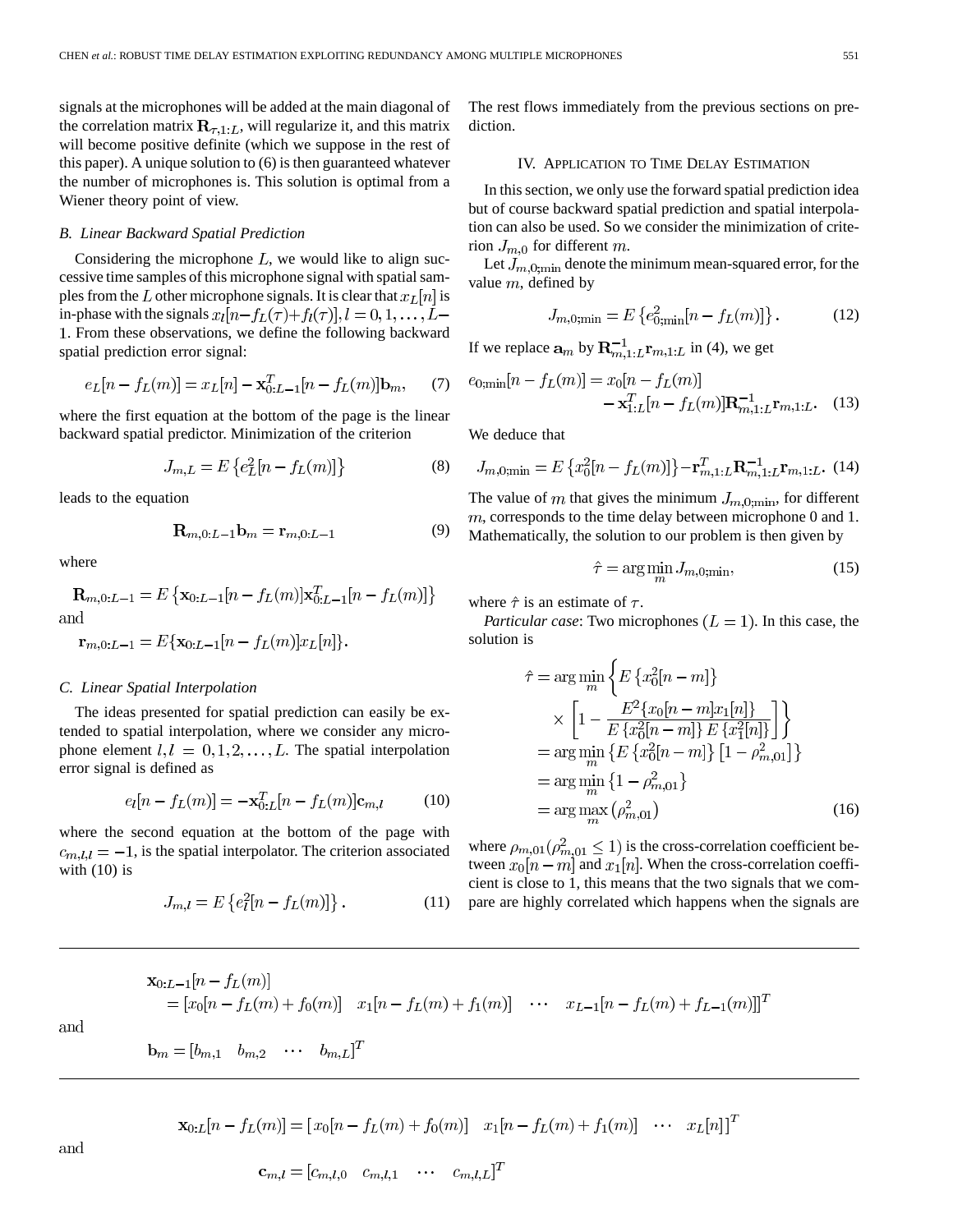in-phase, i.e.,  $m \approx \tau$  and this implies that  $J_{\tau,0;min} \approx 0$ . This approach is similar to the generalized cross-correlation method proposed by Knapp and Carter [8]. Note that in the general case with any number of microphones, the proposed approach can be seen as a cross-correlation method, but we take advantage of the knowledge of the microphone array to estimate only one time delay (instead of estimating multiple time delays independently) in an optimal way in a least mean square sense.

## V. OTHER INFORMATION FROM THE SPATIAL CORRELATION **MATRIX**

Consider the  $L+1$  microphone signals  $x_l, l = 0, 1, \ldots, L$ , the corresponding spatial correlation matrix is

$$
\mathbf{R}_{m,0:L} = \mathbf{R}_m
$$
  
=  $E\left\{\mathbf{x}_{0:L}[n - f_L(m)]\mathbf{x}_{0:L}^T[n - f_L(m)]\right\}$ . (17)

It can be shown that  $\mathbf{R}_m$  can be factored as

$$
\mathbf{R}_m = \mathbf{D}\tilde{\mathbf{R}}_m \mathbf{D} \tag{18}
$$

where

$$
\mathbf{D} = \begin{bmatrix} \sqrt{E\{x_0^2[n]\}} & 0 & \cdots & 0 \\ 0 & \sqrt{E\{x_1^2[n]\}} & \cdots & 0 \\ \vdots & \ddots & \ddots & \vdots \\ 0 & \cdots & 0 & \sqrt{E\{x_L^2[n]\}} \end{bmatrix}
$$
(19)

is a diagonal matrix

$$
\tilde{\mathbf{R}}_{m} = \begin{bmatrix} 1 & \rho_{m,01} & \cdots & \rho_{m,0L} \\ \rho_{m,01} & 1 & \cdots & \rho_{m,1L} \\ \vdots & \ddots & \ddots & \vdots \\ \rho_{m,0L} & \cdots & \rho_{m,L-1L} & 1 \end{bmatrix}
$$
 (20)

is a symmetric matrix, and

$$
\rho_{m,kl} = \frac{E\{x_k[n - f_l(m)]x_l[n - f_k(m)]\}}{\sqrt{E\{x_k^2[n]\}E\{x_l^2[n]\}}},
$$
\n
$$
k, l = 0, 1, ..., L,
$$
\n(21)

is the cross-correlation coefficient between  $x_k[n - f_l(m)]$  and  $x_l[n-f_k(m)]$ .

We now give two propositions that will be useful for TDE. *Proposition 1:* We have

$$
0 < \det(\tilde{\mathbf{R}}_m) \le 1\tag{22}
$$

where "det" stands for *determinant*.

*Proof:* Since  $\mathbf{R}_m$  is symmetric and is supposed to be positive definite, it is clear that  $\det(\mathbf{R}_m) > 0$  which implies that  $\det(\mathbf{R}_m) > 0$ . To show that  $\det(\mathbf{R}_m) \leq 1$ , we can use the *Cholesky factorization* [17]. Since  $\mathbf{R}_m$  is symmetric and positive definite, there exists a unique lower triangular matrix  $\mathbf{Q}_m$ with positive diagonal entries such that  $\mathbf{R}_m = \mathbf{Q}_m \mathbf{Q}_m^T$ , where

$$
\mathbf{Q}_m = \begin{bmatrix} q_{m,00} & 0 & \cdots & 0 \\ q_{m,10} & q_{m,11} & \cdots & 0 \\ \vdots & \ddots & \ddots & \vdots \\ q_{m,L0} & \cdots & q_{m,LL-1} & q_{m,LL} \end{bmatrix} .
$$
 (23)

It can be shown that the elements of the main diagonal of matrix  $\mathbf{Q}_m$  can be computed as follows:

$$
q_{m,l} = \sqrt{1 - \sum_{k=0}^{l-1} q_{m,lk}^2}, \quad l = 0, 1, ..., L.
$$
 (24)

It follows immediately from (24) that  $0 < q_{m,l} \leq 1, \forall l$ . Furthermore, since  $\mathbf{Q}_m$  is a triangular matrix, we have

$$
\det(\tilde{\mathbf{R}}_m) = \prod_{l=0}^L q_{m,l}^2 \le 1.
$$

That completes the proof.

Another way to show this proposition is by induction, i.e.,

$$
\det(\tilde{\mathbf{R}}_m) = \det(\tilde{\mathbf{R}}_{m,0:L}) \le \det(\tilde{\mathbf{R}}_{m,1:L}) \le \cdots \le 1. \quad (25)
$$

*Proposition 2:* We have

$$
\det(\tilde{\mathbf{R}}_m) \le \frac{J_{m,0;\min}}{E\left\{x_0^2[n]\right\}} \le 1. \tag{26}
$$

*Proof:* The forward prediction error signal defined in (4) can be rewritten as

$$
e_0[n - f_L(m)] = -\mathbf{x}_{0:L}^T \mathbf{a}_m \tag{27}
$$

where  $\underline{\mathbf{a}}_m = [-1, \mathbf{a}_m^T]^T$ . Then the criterion shown in (5) can be expressed as

$$
J_{m,0} = E\left\{e_0^2[n - f_L(m)]\right\} + \mu(\delta^T \underline{\mathbf{a}}_m + 1) \tag{28}
$$

where  $\boldsymbol{\delta} = [1 \ 0 \ \cdots \ 0]^T$ , and  $\mu$  is the Lagrange multiplier. It is then easily shown that

$$
J_{m,0;\min} = \frac{1}{\delta^T \mathbf{R}_m^{-1} \delta}.
$$
 (29)

In this case, using (18), (29) becomes

$$
J_{m,0;\min} = \frac{E\left\{x_0^2[n]\right\}}{\delta^T \tilde{\mathbf{R}}_m^{-1} \delta}
$$
  
=  $E\left\{x_0^2[n]\right\} \frac{\det(\tilde{\mathbf{R}}_m)}{\det(\tilde{\mathbf{R}}_{m,1:L})}$ . (30)

Using (25), it is clear that proposition 2 is verified. In the general case, for any interpolator, we have

$$
\det(\tilde{\mathbf{R}}_m) \le \frac{J_{m,l;\min}}{E\left\{x_l^2[n]\right\}} \le 1, \quad l = 0, 1, \dots, L. \tag{31}
$$

As we can see, the determinant of the spatial correlation matrix is related to the minimum mean-squared error and to the correlation of the signals. Let's take the two-channel case. It is obvious that the cross-correlation coefficient between the two sig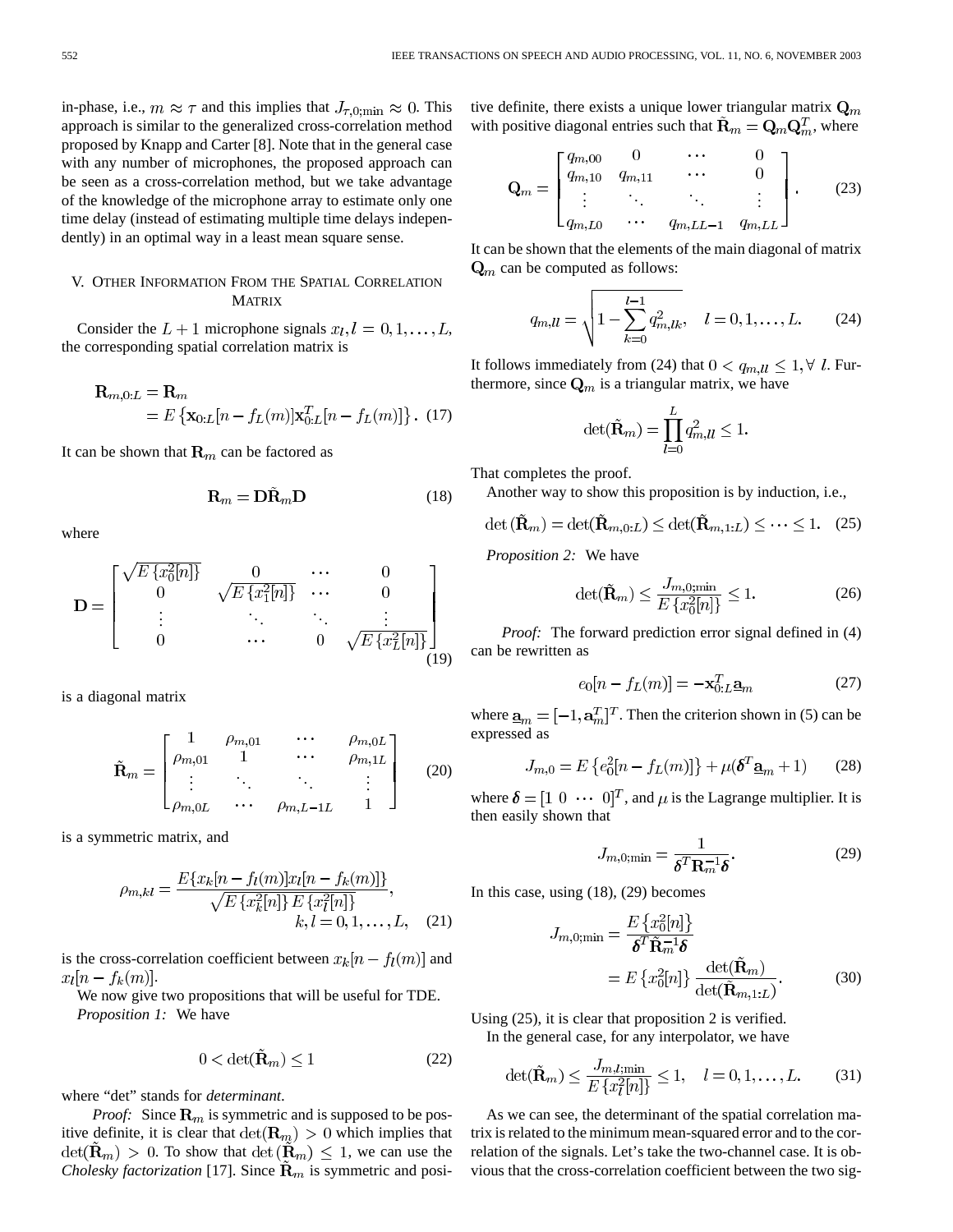nals  $x_0$  and  $x_1$  is linked to the determinant of the corresponding spatial correlation matrix

$$
\rho_{m,01}^2 = 1 - \det(\tilde{\mathbf{R}}_{m,0:1}).\tag{32}
$$

By analogy to the cross-correlation coefficient definition between two random signals, we define the multichannel correlation coefficient among the signals  $x_l, l = 0, 1, \ldots, L$ , as

$$
\rho_{m,0:L}^2 = 1 - \det(\tilde{\mathbf{R}}_{m,0:L}).
$$
\n(33)

From proposition 2, we give a new bound for  $\rho_{m,0:L}^2$ 

$$
1 - \frac{J_{m,0;\min}}{E\left\{x_0^2[n]\right\}} \le \rho_{m,0:L}^2 \le 1. \tag{34}
$$

Basically, the coefficient  $\rho_{m,0:L}$  will measure the amount of correlation among all the channels. This coefficient has some interesting properties. For example, if one of the signals, say  $x<sub>0</sub>$ , is completely decorrelated from the others because the microphone is defective, or it picks up only noise, or the signal is saturated, this signal will not affect  $\rho_{m,0:L}$  since  $\rho_{m,0l} = 0, \forall l$ . In this case

$$
\rho_{m,0:L}^2 = \rho_{m,1:L}^2.
$$
\n(35)

In other words, the measure "drops" the signals which have no correlation with the others. This makes sense from a correlation point of view, since we want to measure the degree of correlation only from the channels who have something in common. In the extreme cases where all the signals are uncorrelated, we have  $\rho_{m,0:L}^2 = 0$ , and where any two signals (or more) are perfectly correlated, we have  $\rho_{m,0:L}^2 = 1$ .

Obviously, the multichannel coefficient  $\rho_{m,0,L}^2$  can be used for time delay estimation in the following way:

$$
\hat{\tau} = \arg\max_{\mathbf{m}} (\rho_{\mathbf{m},0:L}^2)
$$
  
= arg min[det( $\tilde{\mathbf{R}}_{\mathbf{m},0:L}$ )]. (36)

This method can be seen as a multichannel correlation approach for the estimation of time delay and it is clear that (36) is equivalent to (15).

## VI. SIMULATION EXPERIMENTS

We have proposed a multichannel correlation approach for the time delay estimation problem. A series of Monte-Carlo simulation experiments were conducted to study the characteristics of the proposed algorithm, and the difference in TDE performance when more microphones are used. Three sets of experimental results are presented here: one involves a set in noisy but nonreverberant environment and the other two pertain to reverberation conditions.

## *A. Performance Criteria*

Following [9] and [10], we distinguish an estimate as either an *anomaly* or a *nonanomaly* according to its absolute error. If the absolute error  $|\hat{\tau}_i - \tau| > T_c/2$ , the estimate is identified as an anomaly; otherwise it is declared as a nonanomaly, where  $\tau$  and  $\hat{\tau}_i$  are the true delay and *i*-th delay estimate respectively, and  $T_c$ is the signal correlation time. In our experiment,  $T_c$  is computed as the 3 dB width of the main lobe of the source signal autocorrelation function, which is equal to four (4) samples. The TDE performance is evaluated in terms of the percentage of anomalous estimates over the total estimates  $(P_{\hat{\tau}})$ , the bias  $(B_{\hat{\tau}})$ , and the standard deviation  $(\sigma_{\hat{\tau}})$  of the nonanomalous estimates. These measures are defined as

$$
P_{\hat{\tau}} = \frac{N_{\rm a}}{N_{\rm T}},
$$

$$
B_{\hat{\tau}} = \frac{1}{N_{\rm na}} \left| \sum_{i \in \mathcal{X}_{\rm na}} (\hat{\tau}_i - \tau) \right|,
$$

and

$$
\sigma_{\hat{\tau}} = \sqrt{\frac{1}{N_{\text{na}}}\sum_{i \in \mathcal{X}_{\text{na}}} |\hat{\tau}_i - \tau|^2}
$$
(37)

where  $N_{\rm T}$  denotes the total number of estimates,  $N_{\rm a}$  is the number of estimates that are identified as anomalies,  $N_{\text{na}}$  is the number of nonanomalous estimates, and  $\mathcal{X}_{na}$  represents the subset of nonanomalous estimates. The smaller are the  $P_{\hat{\tau}}, B_{\hat{\tau}},$ and  $\sigma_{\hat{\tau}}$ , the better the estimator is.

## *B. Experiment Setup*

In an attempt to simulate real reverberant acoustic environments, the image model technology [18] is used. We consider a rectangular room with plane reflective boundaries (walls, ceiling and floor). Each boundary is characterized by a uniform reflection coefficient, which is independent of the frequency and the incidence angle of the source signal. The following parameter values are used.

- Room dimension:  $120 \times 180 \times 150$  inch  $(x \times y \times z)$ .
- Reflection coefficients:  $r_i(i = 1, 2, \ldots, 6)$  varying between 0 and 1.
- Source Position: a point omnidirectional source is located at (22.5, 150.0, 112.5).
- Microphone positions: a linear microphone array which consists of ten (10) ideal point receivers (microphones) is placed in parallel with the  $x$ -axis. The first microphone (microphone 0) is located at (60.0, 7.5, 30.0), and the tenth at (100.5, 7.5, 30.0). The spacing between two adjacent microphones is 4.5 in. The directivity pattern of each microphone is assumed to be omnidirectional.
- SNR: varying between  $-10$  dB and 0 dB.

An illustration of the setup is shown in Fig. 2. A low-pass sampled version of the impulse response of the acoustic transmission channel between the source and each microphone is generated using the image method. A 4-min speech signal from a female speaker, digitized with 16-bit resolution at 16 kHz, is then convolved with the ten synthetic impulse responses. Finally, mutually independent white Gaussian noise is properly scaled and added to each microphone signal to control the SNR.

## *C. Results and Interpretation*

The algorithm used to obtain the time delay estimates can be summarized as follows.

• The microphone signals are partitioned into nonoverlapping frames with a frame width of 128 ms (2048 samples).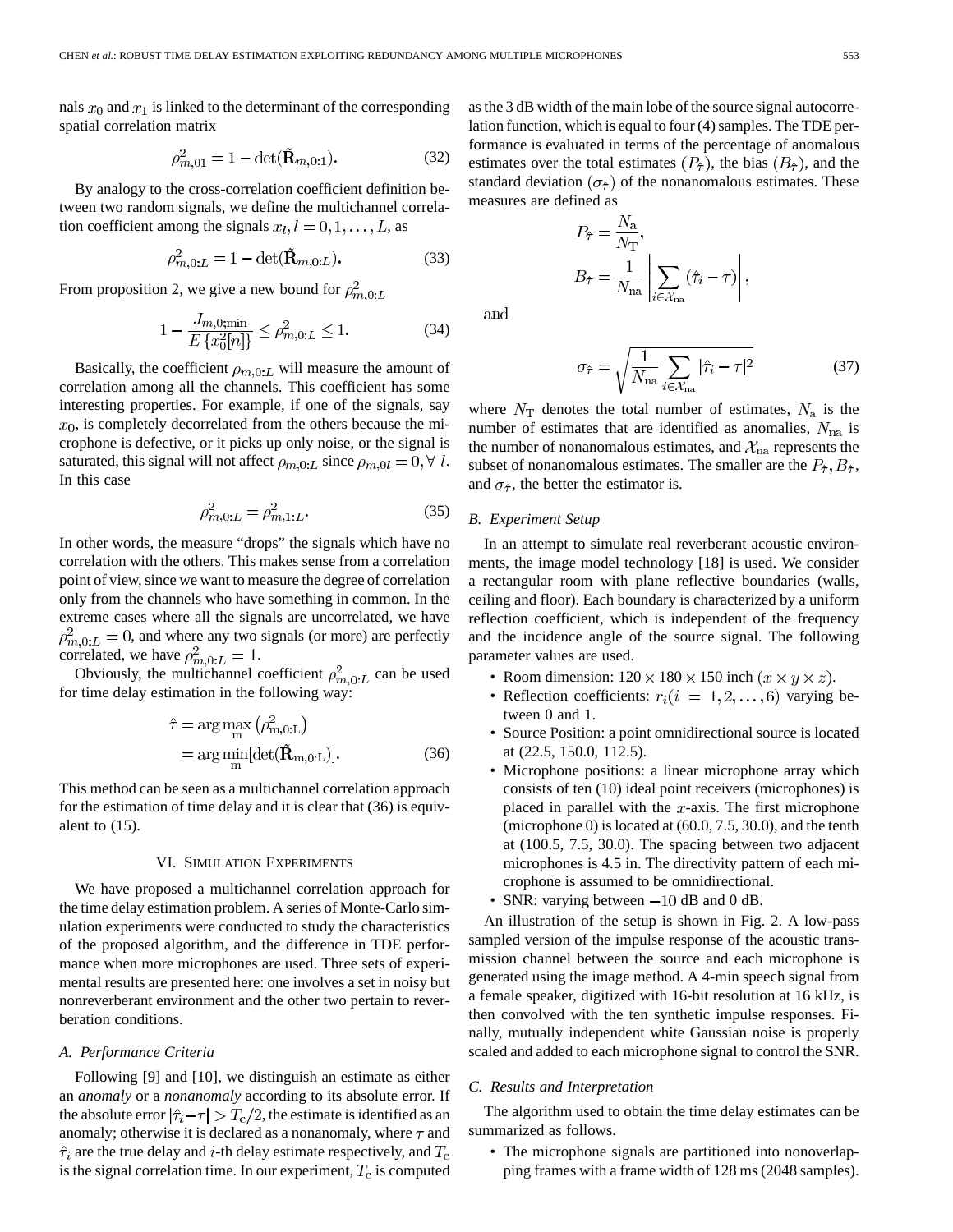

Fig. 2. Layout of the microphone array and source positions in the simulation environment.



Fig. 3. Comparison of  $\det(\bar{\mathbf{R}}_{m,0:L})$  as a function of lag-time m for different position of the true delay.

- A voice activity detector (VAD) based on the short-time energy and zero crossing rate is then applied to the signal at microphone 0 to identify regions of speech and nonspeech. These automatically labeled regions are then manually checked for accuracy and consistency.
- For each speech frame, the multichannel correlation approach given by (36) is applied to obtain a time delay estimate. The noise-only frame is disregarded.

In the absence of reverberation, the performance of the TDE algorithm is mainly influenced by the level (SNR) and the characteristics of noise. Fig. 3 plots the  $\det(\mathbf{R}_{m,0:L})$  as a function of lag-time m for the case where  $SNR = -5$  dB. It shows the results using two, three, four, and ten microphones respectively. The true time delay is  $\tau = 2$  (samples). When two and three microphones are employed, the estimated delay is 3 (samples). As the number of microphones is increased to four, the estimated delay is equal to the true delay. It is remarkable that as the number of microphones is increased, the valley of the cost function tends to be sharper, which will enable an easier search of the minimum. This demonstrates the effectiveness of the multichannel correlation approach in taking advantage of the redun-



Fig. 4. Percentage of (a) anomalous time delay estimates, (b) bias, and (c) standard deviation of nonanomalous time delay estimates versus different number of microphones in nonreverberant environments.

dant information provided by multiple microphones to mitigate the effect of noise.

Fig. 4 presents the TDE results obtained in the white Gaussian noise condition in the absence of reverberation, where the percentage of anomalies, the bias and standard deviation of nonanomalous estimates are plotted, respectively, all as a function of the number of microphones.

As clearly shown in Fig. 4, when the number of microphones is fixed, the TDE performance deteriorates as the level of noise increases. For example, for two microphones (in this case the multichannel correlation approach is equivalent to the GCC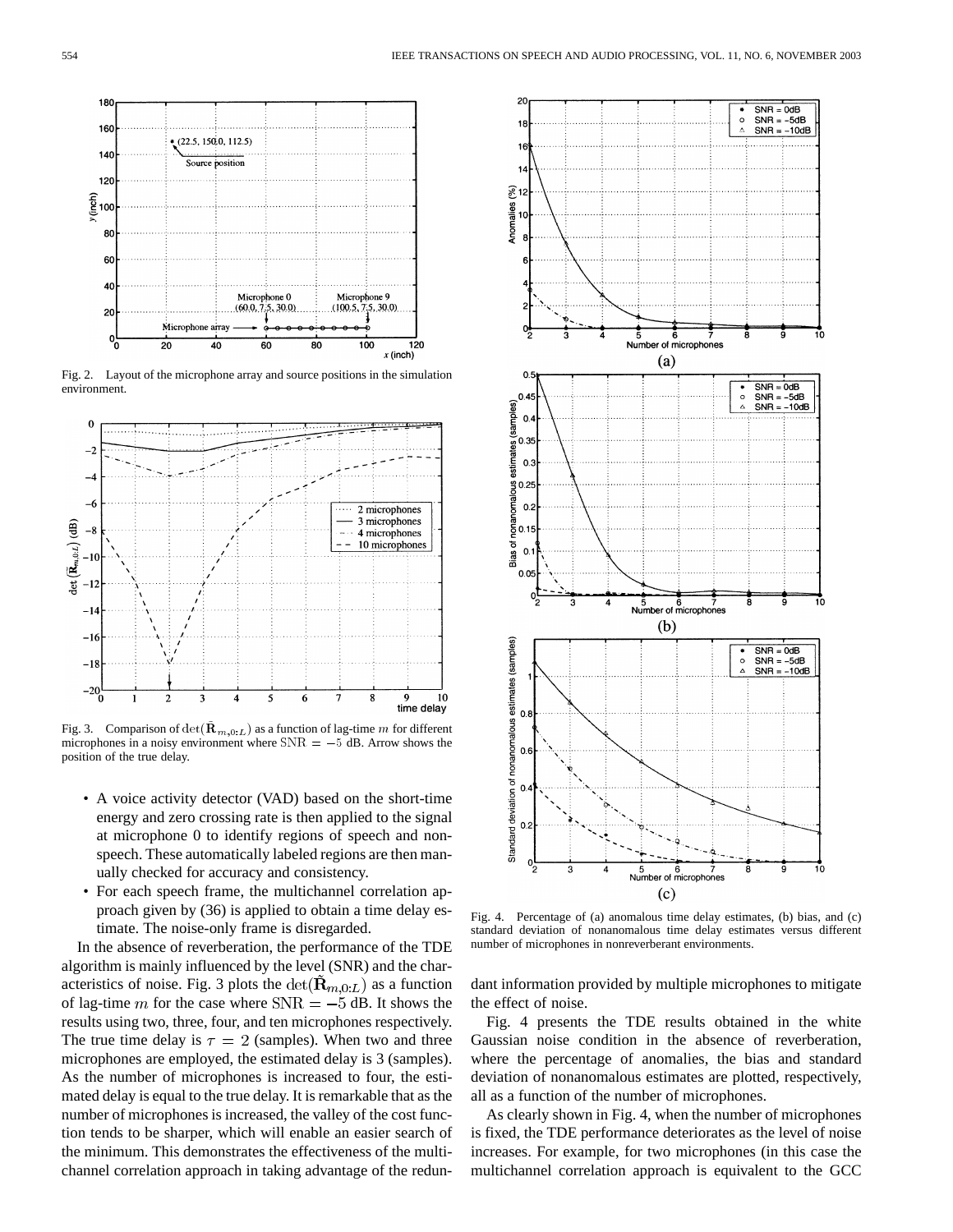method), when  $SNR = 0$  dB, no anomaly is observed. As SNR decreases to  $-5$  dB, the probability of anomalies grows up to nearly 4%. As SNR further drops down to  $-10$  dB, the anomalies reach 16%, which is more than 4 times that of  $SNR = -5$  dB. Similarly, both the absolute value of bias and standard deviation of the nonanomalous estimates grow as SNR decreases.

In the same SNR condition, the number of anomalies, the bias and standard deviation of nonanomalous estimates, all reduce as more microphones are employed. For instance, in the condition where  $SNR = -10$  dB, the percentage of anomalies is over 16% for two microphones, but it diminishes to approximately 0 when more than 8 microphones are used. Similarly, the bias of the nonanomalous estimates is nearly 0.5 when only two microphones are available. Its value vanishes as the number of microphones is increased up to 6. It is remarkable that the performance obtained using 6 microphones in  $SNR = -10$  dB condition is almost as good as that achieved by two microphones in 0 dB. This demonstrates the powerfulness of the multichannel correlation approach in taking advantage of the redundancy among multiple microphones to deal with noise.

In reverberation condition, each microphone receives delayed and attenuated replicas of source signal due to reflections of the source wave from room boundaries in addition to the directional path signal. In such a case, the transmission of an acoustical signal between a source and microphones is not accurately characterized by the signal model given in (1). The TDE performance will be affected by not only background noise, but reverberation as well. Fig. 5 presents the results obtained in a light reverberation condition where all boundary reflection coefficients are  $r_1 = r_2 = \cdots = r_6 = 0.5$ . The reverberation time  $T_{60}$ , which is defined as the time for the sound to die away to a level 60 dB below its original level and is measured by the Schroeder's method [19] using the reverse-time integrated impulse response, is approximately 0.12 s. Each set of measured data points is fitted by a third order polynomial curve, displaying a clear trend of dependence of the TDE performance on the number of microphones.

Again when the number of microphones is fixed, the TDE performance degrades as the SNR drops. In the same SNR condition, a better performance is obtained when more microphones are available. It is noted that the probability of anomalies and the bias of nonanomalous estimates obtained in this reverberant environment are similar to those achieved in the nonreverberant condition. This is due to the fact that even though noise and reverberation coexist, in the studied SNR conditions, the background noise is the dominant distortion source that degrades the TDE performance.

As seen from Fig. 5, the probability of anomalies decreased monotonously as the number of microphones is increased. The trend of bias is in general downwards as more microphones are employed. We notice however, in some occasional situations such as eight microphones, its bias is slightly higher than that for seven microphones. This is mainly because that when eight as opposed to seven microphones are used, some anomalous estimates will become nonanomalies. This part of nonanomalies due to one more microphones may have a higher bias than other nonanomalies.



Fig. 5. Percentage of (a) anomalous time delay estimates, (b) bias, and (c) standard deviation of nonanomalous time delay estimates versus different number of microphones in reverberation conditions where  $r_i = 0.5, i = 1, 2, \ldots, 6$ . The fitting curve is a third order polynomial.

Like the probability of anamolies and the bias, when the SNR is fixed, the standard deviation of the nonanomalous estimates in this light reverberation circumstance also reduces when the number of microphones is increased. It is interesting to notice that, by comparing Fig. 5 with Fig. 4, the standard deviation obtained in the reverberant environment is higher than that in nonreverberant condition and the former reduces slower than the latter as the number of microphones increases. Even worse, the deviation in the reverberation condition does not vary much when more than six microphones are employed. This is understandable. In the reverberant environment, reflected signals with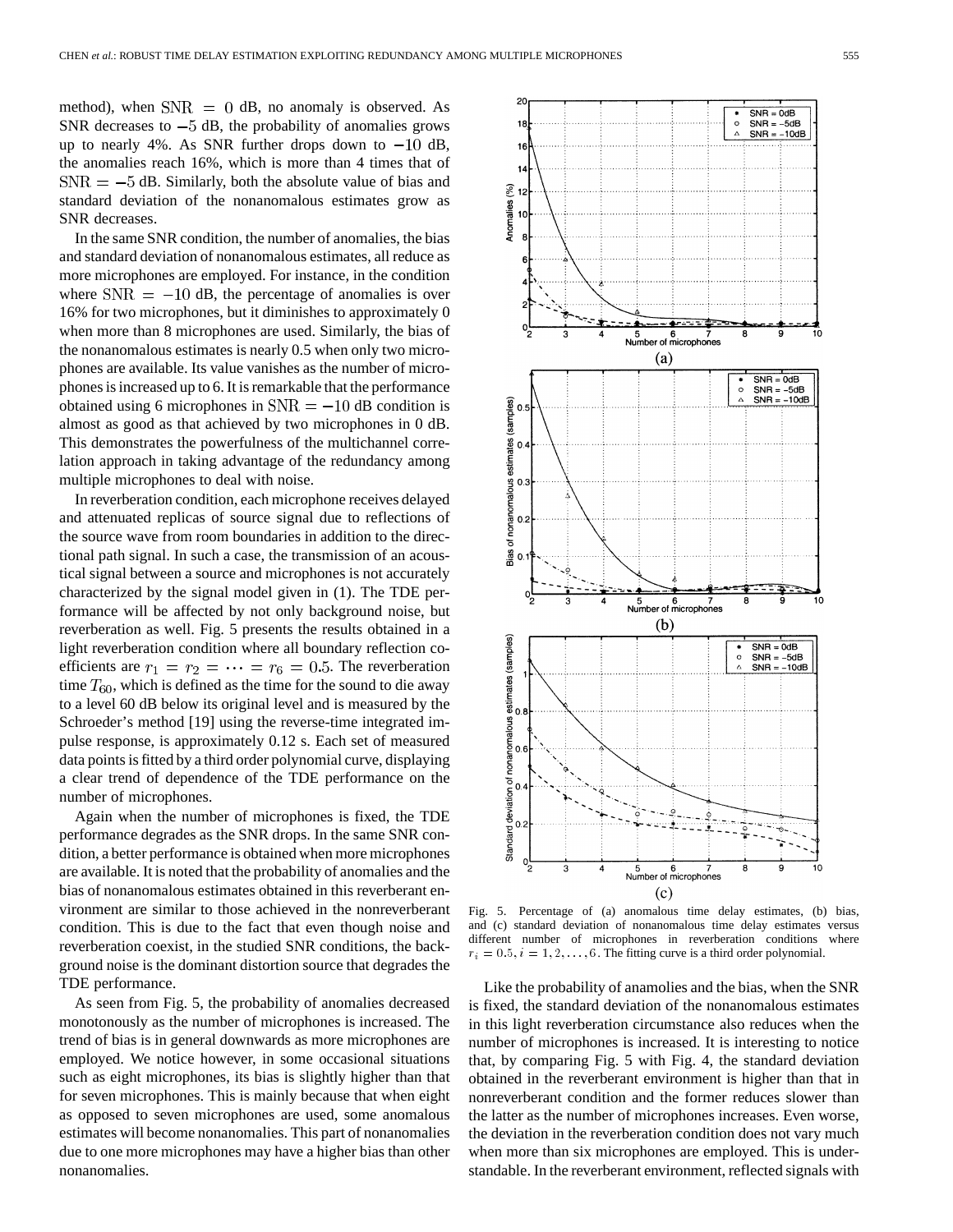

Fig. 6. Percentage of (a) anomalous time delay estimates, (b) bias, and (c) standard deviation of nonanomalous time delay estimates versus different number of microphones in highly reverberant environments where boundary  $r_i = 0.8, i = 1, 2, \ldots, 6$ . The fitting curve is a third-order polynomial.

different delay reach the microphone sensors, which will shift the peaks (or valleys) of the cost function.

In many practical situations, the boundary reflection coefficients are very likely to be greater than 0.5. The reverberation time is therefore much longer than 0.1 s. The third experiment tests the TDE performance in a moderate condition where  $r_1 = r_2 = \cdots = r_6 = 0.8$  respectively. The corresponding reverberation time  $T_{60}$  is approximately 0.23 s. The results obtained are plotted in Fig. 6. Again, a third-order polynomial curve is fitted to the data to display the trend of dependence of TDE performance on the number of microphones.

It can be seen that, in the same SNR condition, this moderate reverberation condition exhibits much higher percentage of anomalies as compared to the nonreverberant and lightly reverberant environments. This is due to the fact that as the boundary reflection coefficients grow, more reflected signals will reach the microphones with a stronger level and a different delay. As a result, the erroneous peaks of the cost function increase, which will eventually lead to mistakes in extremum searching. Likewise, the bias and deviation in this moderate reverberation condition are larger than that obtained in previous experiments.

It is worthwhile pointing out that even in this stronger reverberation situation, a better performance is achieved as more microphones are used. This again confirms the effectiveness of the multichannel correlation approach in fully utilizing the redundant information provided by multiple sensors to eliminate the effect of noise and reverberation.

## VII. CONCLUSION

Although many research efforts have been devoted to it, time delay estimation remains to be a difficult problem in practical noisy and reverberant environments.

In this paper, the linear spatial prediction and linear spatial interpolation techniques were readdressed from the point view of time delay estimation. The spatial correlation matrix is then introduced and its properties were discussed.

The spatial correlation matrix can be written in different ways. We proposed a way which had included some a priori information of the microphone array geometry and the relation among the different time delays. Given the relative delay,  $\tau$ , between microphones 0 and 1, we supposed that the relative delay between microphone 0 and *l* is a function of  $\tau$ . Thus, if  $\tau$  is known, any microphone signal can be predicted from the others. This can be useful for multichannel coding. If  $\tau$  is not known, it can be estimated by minimizing the spatial prediction error or, equivalently, by using the determinant of the spatial correlation matrix. It was shown that this multichannel correlation TDE algorithm is a generalized version of the popularly used GCC method. The advantage of the new approach, as compared to the GCC method, is that it can take into account the redundant information provided by multiple microphones. Experimental results demonstrated that this redundancy can make the estimation of  $\tau$  more robust to noise and reverberation.

### ACKNOWLEDGMENT

The authors would like to thank Dr. G. W. Elko for very helpful discussions during the development of this work. They are also grateful to D. R. Morgan for carefully reading a draft and providing many constructive comments and suggestions that have improved the clarity of this paper.

#### **REFERENCES**

- [1] D. R. Fischell and C. H. Coker, "A speech direction finder," in *Proc. IEEE Int. Conf. Acoust. Speech, Signal Processing*, 1984, pp. 19.8.1–19.8.4.
- [2] J. C. Chen, R. E. Hudson, and K. Yao, "Maximum-likelihood source localization and unknown sensor location estimation for wideband signals in the near-field," *IEEE Trans. Signal Processing*, vol. 50, pp. 1843–1854, Aug. 2002.